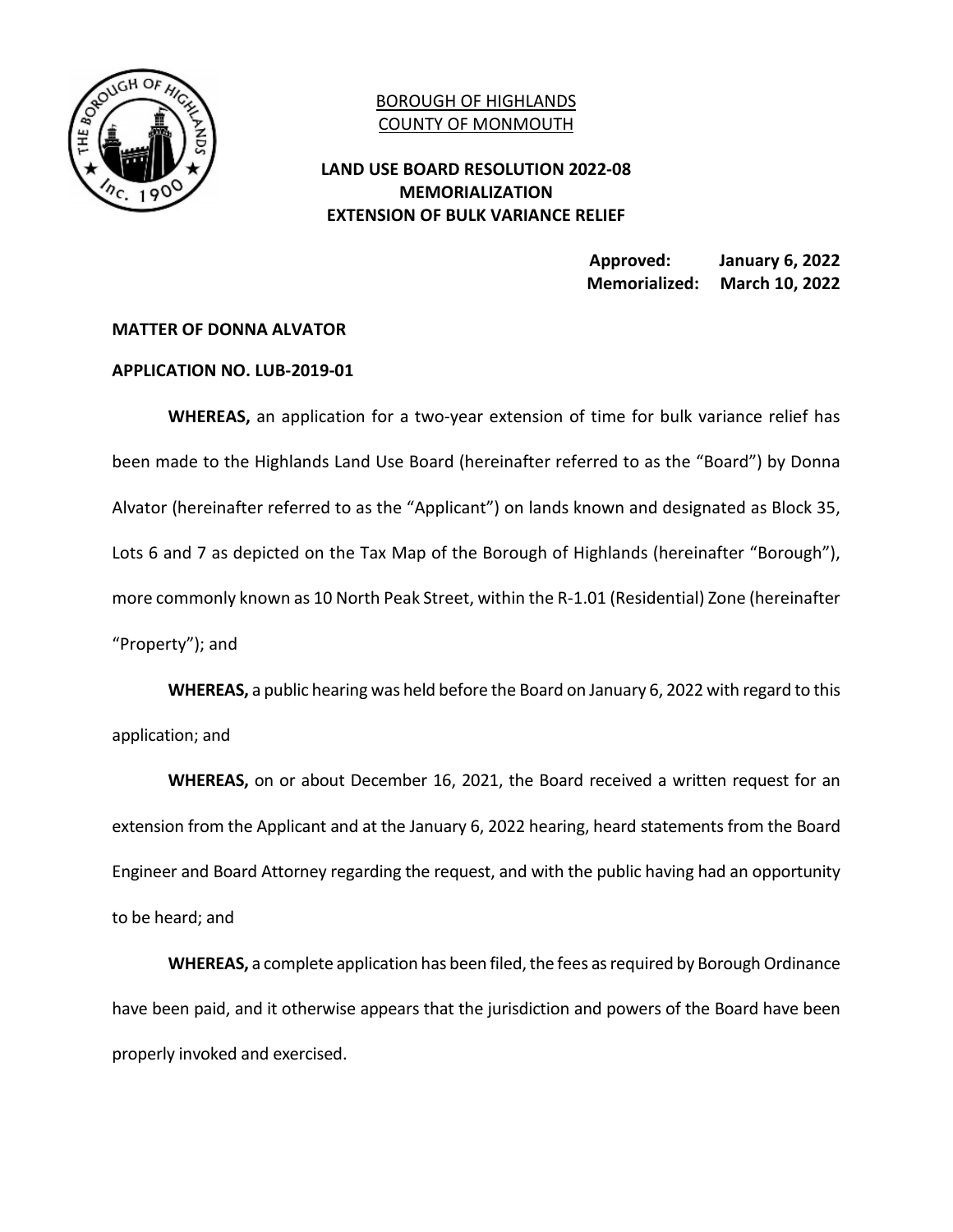**NOW, THEREFORE,** does the Highlands Land Use Board make the following findings of fact and conclusions of law with regard to this application:

1. The Applicant is seeking a two-year extension of time for the bulk variance relief granted by the Board on August 1, 2019 and memorialized in a resolution dated September 5, 2019.

2. The Applicant was granted bulk variance relief from the R-1.01 Zone's minimum lot depth, front-yard setback, rear-yard setback, and side-yard setback requirements, to (a) construct a lateral addition on the first floor, (b) construct a new sunroom, (c) enlarge the existing kitchen within the southwesterly side-yard, and (d) construct a second floor addition.

3. The Applicant did not testify at the hearing but submitted a letter to the Board, requesting the extension and stating that she has diligently tried to perform the construction but that the COVID-19 pandemic had caused unexpected and unavoidable delays, which has prohibited the Applicant from working on the Property.

4. The Board Attorney stated that, the variance relief expired one-year from the date of memorialization pursuant to Section 21-12A-0 of the Borough Code. He advised that a request for an extension of time for variance relief could be made at any time.

5. The Borough Engineer testified that the Applicant had been diligently trying to undertake the construction, as required.

6. There were no members of the public expressing an interest in this application.

7. The Board has received, reviewed, and considered the Applicant's December 16, 2021 written request for an extension, Land Use Board Resolution Approving Bulk Variances for Alvator dated September 5, 2019 and its associated exhibits, and the statements made at the

2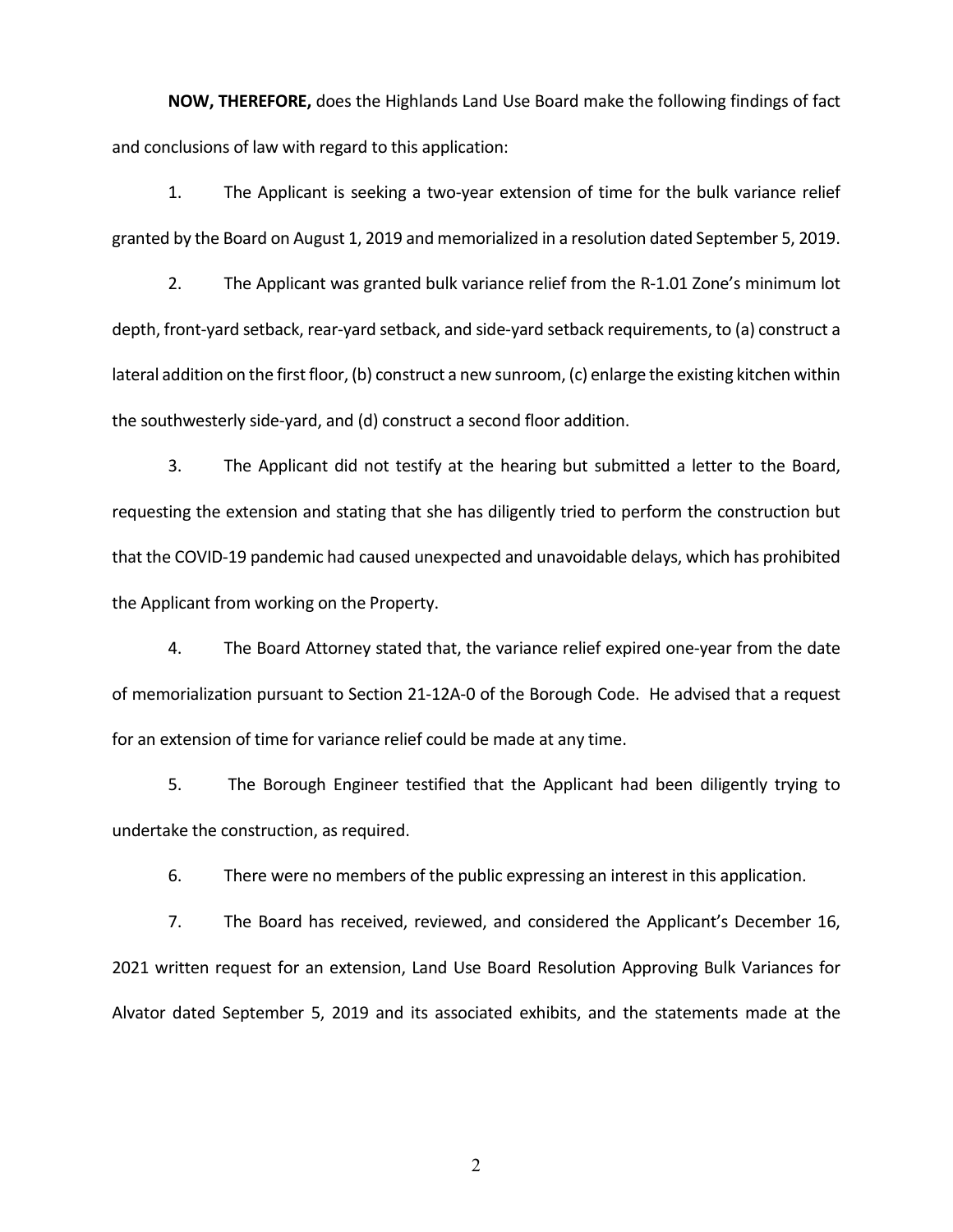hearing with regard to this application. All exhibits, resolutions, and statements have been incorporated herein in their entirety.

 **WHEREAS,** the Highlands Land Use Board, having reviewed the proposed application and having considered the impact of the proposed application on the Borough and its residents to determine whether it is in furtherance of the Municipal Land Use Law; and having considered whether the proposal is conducive to the orderly development of the site and the general area in which it is located pursuant to the land use and zoning ordinances of the Borough of Highlands; and upon the imposition of specific conditions to be fulfilled, hereby concludes that good cause has been shown to approve the application of Donna Alvator for a two-year extension of time for bulk variance relief until September 5, 2022.

 The Board acknowledges that the Applicant has diligently attempted to perform construction on the subject Property but that due to circumstances beyond her control, namely the COVID-19 pandemic, she has faced unavoidable and unexpected delays, and been unable to do so. The Board, therefore, finds that an extension of time to September 5, 2022, is appropriate in this circumstance.

**NOW, THEREFORE, BE IT RESOLVED** by the Highlands Land Use Board on this 10<sup>th</sup> day of March 2022, that the action of the Land Use Board taken on January 6, 2022, granting Application No. LUB-2019-01 of Donna Alvator for an extension of time for bulk variance relief be and the same is hereby memorialized as follows:

The application is granted subject to the following conditions:

1. The Applicant is granted an extension of time expiring September 2, 2022.

3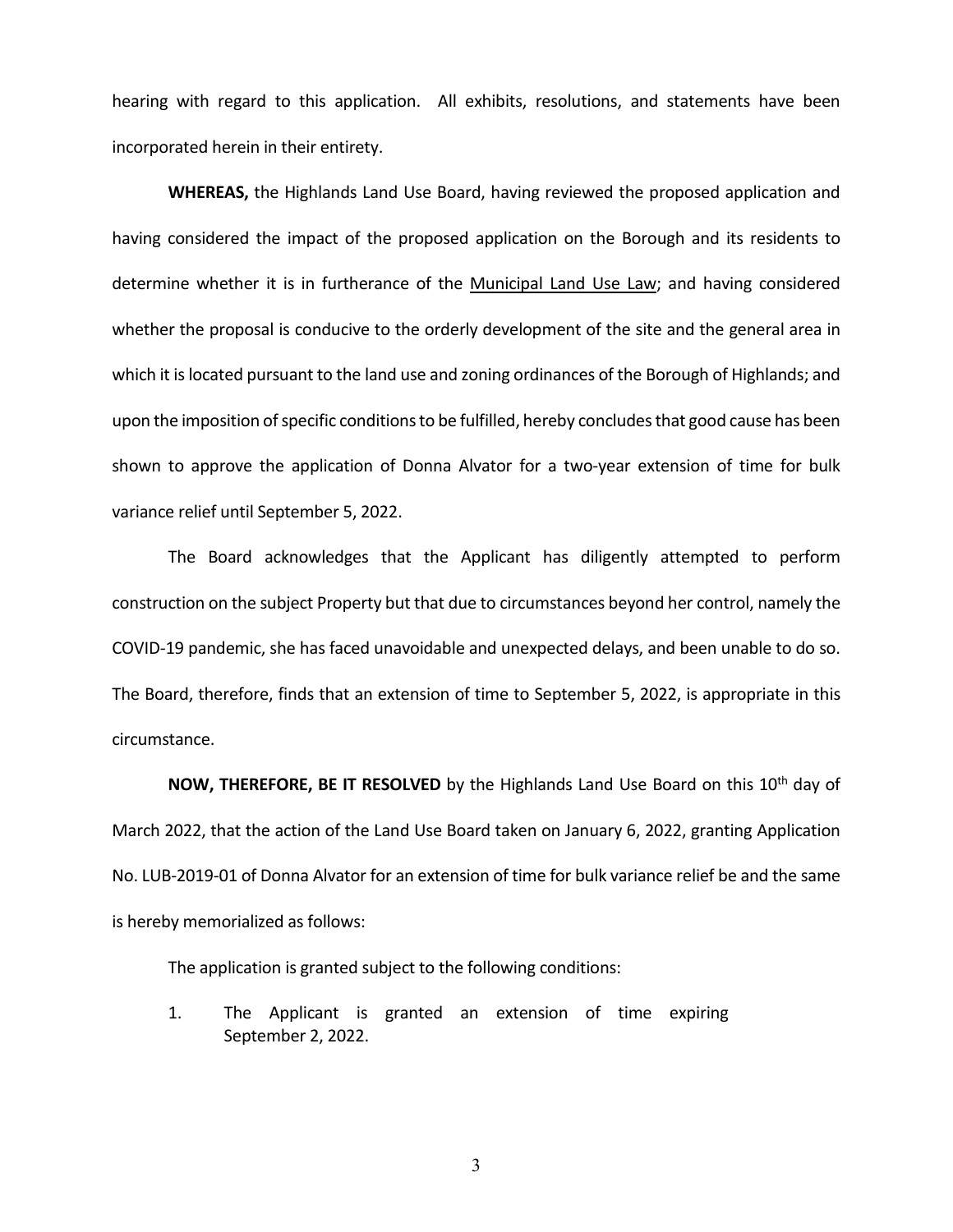- 2. All terms and conditions of the Board's previous approvals, except as satisfied or amended, shall remain in place.
- 3. The Applicant shall provide a certificate that taxes are paid to date of approval.
- 4. Payment of all fees, costs, escrows due and to become due. Any monies are to be paid within twenty (20) days of said request by the Board Secretary.
- 5. Subject to all other applicable rules, regulations, ordinances and statutes of the Borough of Highlands, County of Monmouth, State of New Jersey or any other jurisdiction.

**BE IT FURTHER RESOLVED** that the Board secretary is hereby authorized and directed to

cause a notice of this decision to be published in the official newspaper at the Applicant's expense

and to send a certified copy of this Resolution to the Applicant and to the Borough clerk, engineer,

attorney and tax assessor, and shall make same available to all other interested parties.

ON MOTION OF: Mr. Kutosh

SECONDED BY: Ms. LaRussa

ROLL CALL:

YES: Mayor Broullon, Chief Burton, Mr. Kutosh, Ms. LaRussa, Vice Chair Tierney, Chair Knox

NO:

INELIGIBLE: Mr. Montecalvo, Councilmember Olszewski, Ms. Chang, Mr. Ziemba

ABSENT: Mr. Lee

DATED: March 10, 2022